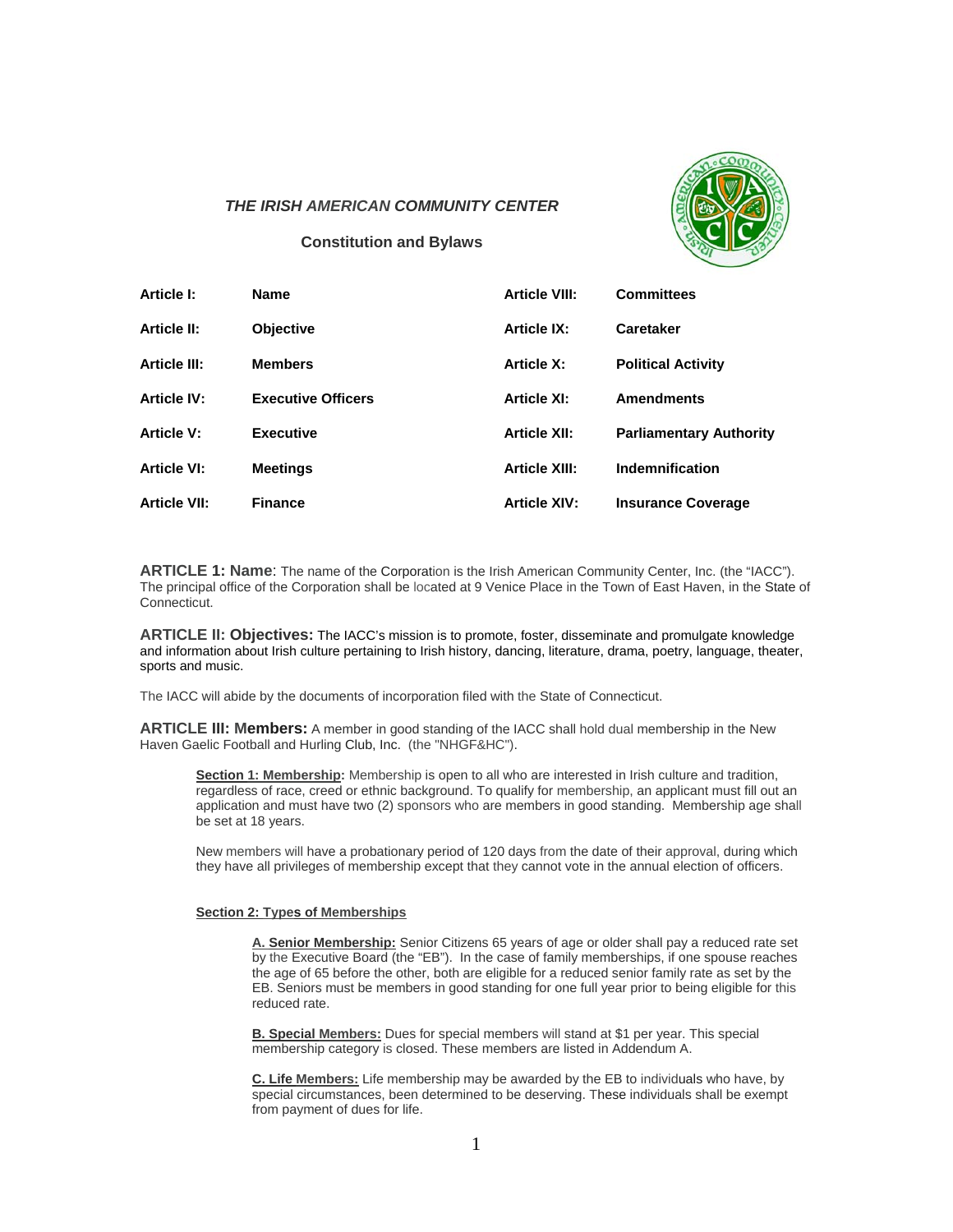**D. Honorary Members:** Honorary membership will be extended by the EB to individuals or families who have been determined to be deserving of a free membership. They will be exempt from payment of dues for one year, renewable upon consideration of the EB each year. The outgoing Financial Secretary shall be responsible to bring forward the names of those so honored to each incoming President of the lACC.

**E. Hardship Memberships:** The EB at its discretion may make special provision for hardship cases with regard to membership and annual dues.

**Section 3: Annual Dues:** The EB shall set annual dues before the September board meeting of each calendar year. Children of members who are students or who are in the armed forces may be excused from dues through age 21. However, they have no vote.

Annual dues are due and payable on January 1st.

**Section 4: Delinquency:** Members whose dues are still delinquent after March 1st lose the rights and privileges accorded to members in good standing and are required to sign the club guest book. The EB may assess a late payment fee at its discretion and, upon payment of the entirety of club dues, restores to the lapsed member the rights and privileges of membership, provided said payment is received on or before March 1<sup>st</sup>. Members whose dues remain delinquent after April 1<sup>st</sup> may also be subject to a late payment fee at the discretion of the EB and, upon payment of the entirety of the delinquent dues, shall be afforded the rights and privileges of membership except they will not be eligible to vote in the next Election of Executive Officers.

**Section 5: Member Sanctions:** A member accused of breaking rules and regulations of the organization or of misconduct may, after a fair hearing with parties concerned before the EB, be admonished, suspended, fined or expelled, or deprived of any of the privileges of the organization for a given time by a vote a majority of the members of the EB present and voting, at any meeting duly called by the EB. Said member shall be provided ten (10) days' notice by certified/registered mail of the duly called EB meeting addressing the matter(s), at which time he or she may appear in his or her own defense,

**Section 6 Membership List:** Use of the membership list for any reason is prohibited without the expressed written consent of the majority of the EB.

## **ARTICLE IV: Executive Officers**

#### **Section 1: Nomination of Executive Officers**

**A. Nominating and Election Committee:** The Nominating and Election Committee shall consist of at least five members appointed by the EB by the September EB Meeting. No member of the current EB shall be eligible for this committee. The Committee shall submit to the Membership a list of nominees for all offices. Only persons eligible under Article IV, Section 1.B. can be nominated.

There will be a Chairperson of this committee who shall be charged with the smooth running of the nominating and election process, campaign events e.g. scheduling debates if deemed appropriate, and the ethical screening, approval, or disapproval of all printed literature that may be distributed pertaining to candidates or issues This committee will supervise the elections at the Annual Convention.

**B. Nominations:** On the first Sunday in October at 3:00 pm, the Nominating and Election Committee shall nominate candidates for all offices. Additional nominations of candidates for any of these positions may be made from the floor at this time. Each nominee must be a member in good standing for at least two (2) years prior to the September General Membership meeting.

Any officer who terminates his or her position during their term of office without the approval of the EB or any officer whose position is terminated by the EB and/or the membership cannot be nominated for any position during the next election.

Any employee may not hold office.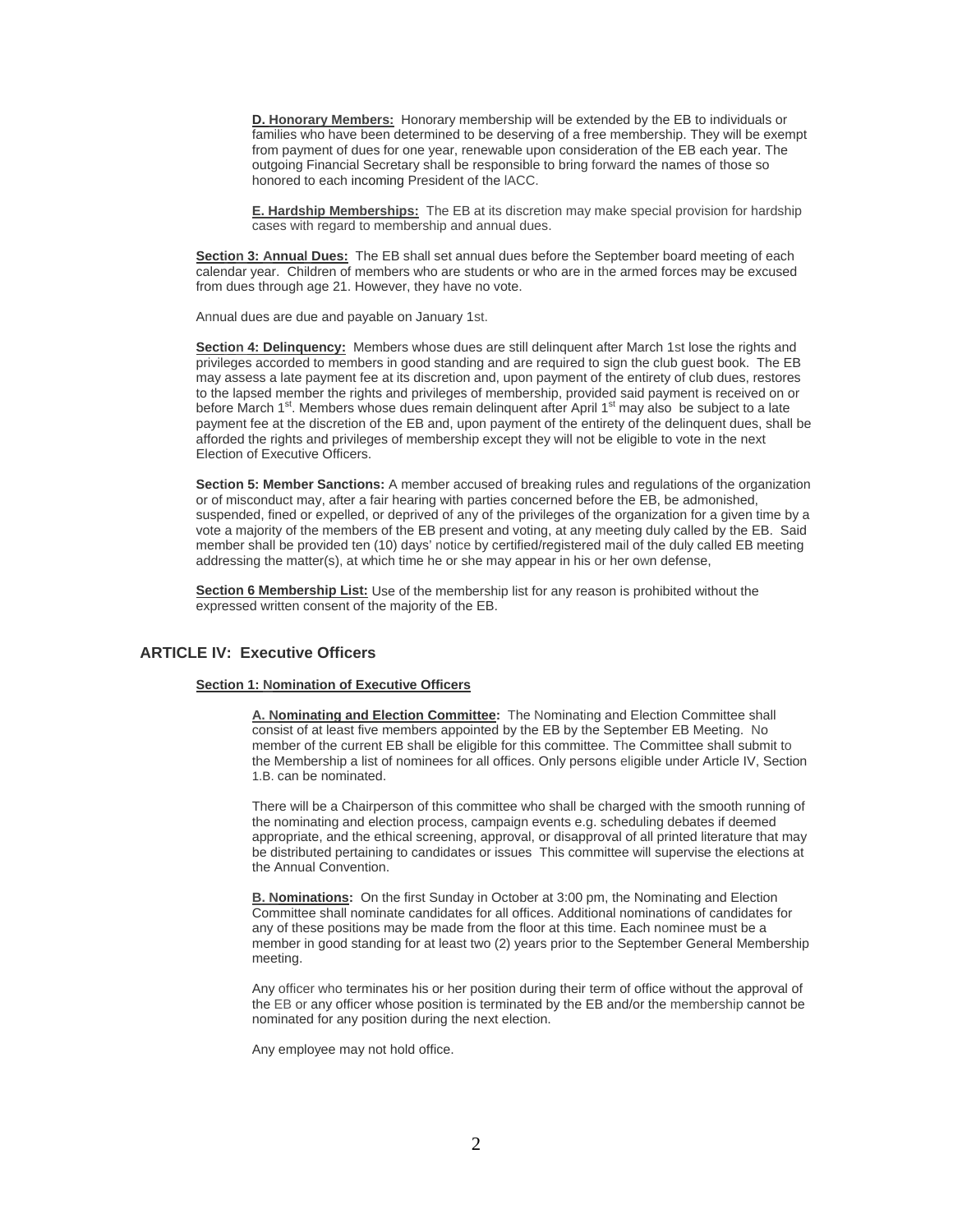Each nominee must either be present at such meeting or have presented to the Nominating Committee member, prior to such nomination, a letter indicating willingness to serve in the capacity for which nominated.

**C. Elections:** Elections shall be held at the Annual Convention on the First Sunday in December. Two methods of voting will be acceptable, Personal Ballot or Absentee Ballot, as defined immediately following.

**D. Personal Ballot:** A list of all candidates for office will be published by November 15<sup>th</sup>. Actual ballot forms will be available at the Annual Meeting. Voting members are to complete and present ballot forms at the club in person by 3:00pm on the day of the Annual Convention, along with photo identification, if requested, and are to sign the voting register.

**E. Absentee Ballot:** Absentee Ballots will be made available to members upon request as prescribed by the policy established by the EB and the Nominating Committee Chair. The Nominating and Election Committee will be the sole authority for verifying and validating both personal and absentee ballots.

**F. Elderly or Disabled Members:** Elderly or disabled members residing within the State of Connecticut and unable to travel to the club on their own may request and are guaranteed transportation for the purpose of casting their personal ballot.

**G. One Vote:** Each eligible voting member shall be entitled to cast one vote for each position for which a candidate has been nominated. In the event that a position is not contested and only one candidate has been nominated, the Nominating and Election Committee will cast a single ballot for that candidate.

**H. Results:** After the tabulation of votes at the close of the balloting, the results shall be announced by the Nominating/Election Committee, and shall be published after the convention.

**I. Tie:** In the event of a tie vote involving one or more offices, and should neither candidate withdraw, the Nominating and Election Committee will schedule a re-vote as soon as is practical and post the new time on the website. There will be no use of Absentee Ballots in the case of a re-vote.

#### **Section 2. Election of Executive Officers**

The Executive Officers of the IACC shall serve as the Board of Directors and Officers of the Corporation. These officers are: the President, the Vice President, the Treasurer, the Financial Secretary, the Recording Secretary and the Building Engineer. Further, these officers shall also include the President, the Vice President and the Secretary-Treasurer of the NHGF&HC.

All officers shall be elected to office by the general membership for a term of one year at the Annual Meeting and collectively shall constitute the EB of the organization.

#### **Section 3: Duties of Executive Officers**

**President:** The President of the IACC shall be the Chief Executive Officer of the Corporation and shall preside at meetings of the members and of the EB. The President shall see that orders and resolutions of the EB are carried out and the President or a designee approved by the EB shall sign all leases, mortgages, contracts, instruments and other written documents. The President is required to sign all promissory notes.

**Vice President:** The Vice President shall be responsible for all rentals of club facilities, approve scheduling of all club events and, in the absence of the President, shall perform certain duties of the President.

**Treasurer:** The Treasurer will maintain the financial records of the organization and shall receive monthly financial reports for all functions of the IACC. The Treasurer will receive all monies and shall take responsibility for all banking and investment matters of the IACC, maintained in such banks, trust or investment companies or other depositories as approved by the EB.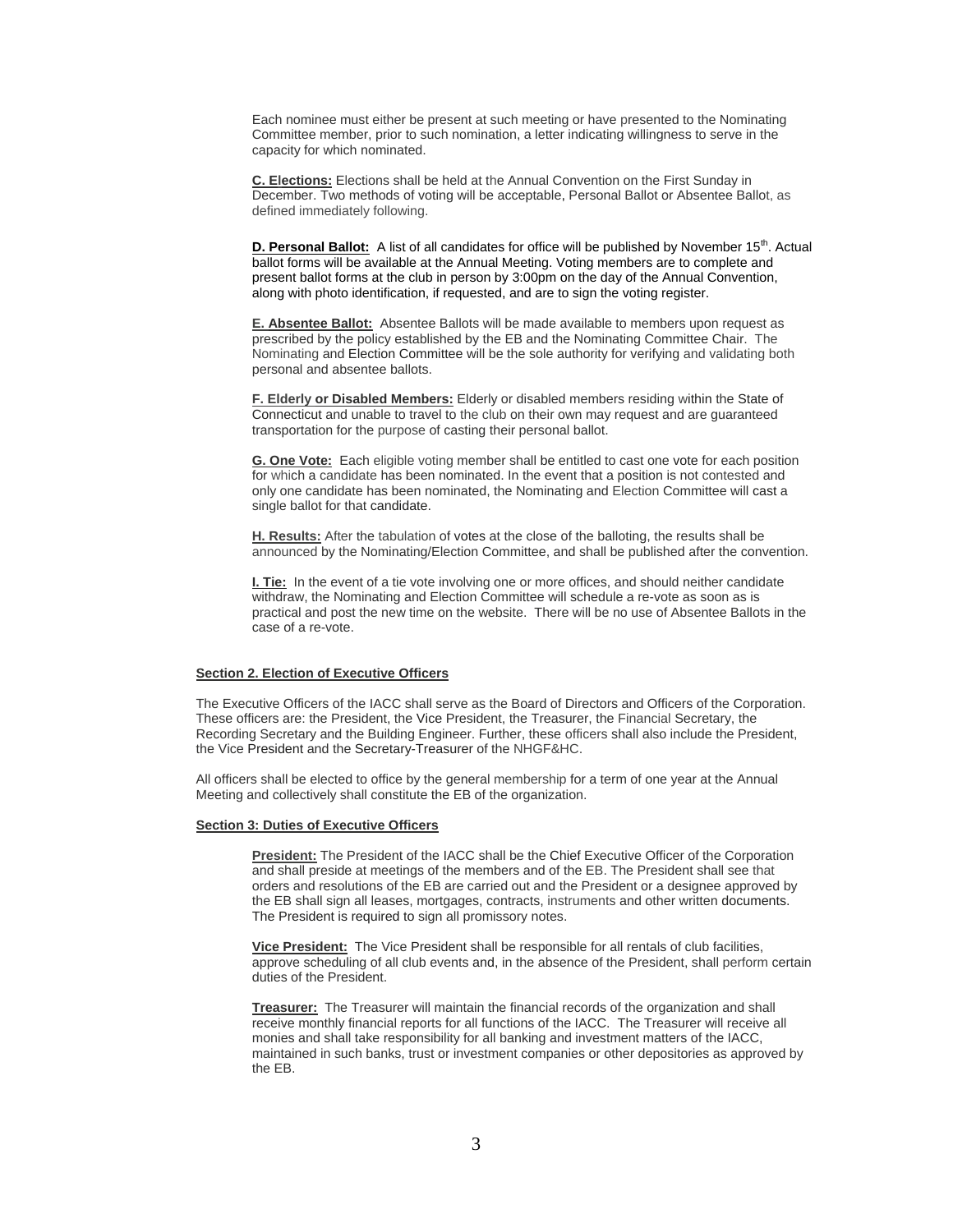IACC members in good standing may be designated to deposit, disburse, and record financial transactions for special events and/or other activities as approved by the IACC Treasurer and the EB. This/these individual(s) will follow all accounting policies and procedures as established by the IACC Treasurer and approved by the EB to ensure compliance with the IACC's not-for-profit status.

The Treasurer shall report quarterly to the EB and the general membership on all activity conducted under the IACC and the quarterly report for the preceding calendar quarterly period. The Treasurer will be responsible for the organization's annual timely filing of its informational tax return as well as any other state or federal filings required to maintain the IACC's not-for profit status and meet all other regulatory requirements.

**Financial Secretary**: The Financial Secretary shall collect dues and keep records of membership and shall turn over all monies to the Treasurer. The Financial Secretary shall submit a report to the membership at the annual meeting, detailing membership statistics.

**Recording Secretary:** The Recording Secretary, or his/her designee, shall keep the minutes of the EB Meetings and the General Membership Meetings. The Minutes will be a true report of the proceedings of record at said meetings. A copy of the minutes of each meeting, including any actionable items discussed, will be maintained. A book containing said minutes will be maintained on the premises in the "Minutes Book."

Further, the Recording Secretary, or his/her designee, will maintain and update a manual of operating procedures and processes that the EB may modify and adapt as deemed appropriate. A copy of the operating procedures and processes adopted will be maintained on the premises in the "Policies & Procedures Manual."

The Recording Secretary, or his/her designee, shall record names of all members present at EB and General Membership Meetings, shall present to the President all communications received, and shall have custody of all documents, records, reports, and communications connected with the business of the organization, except those pertaining to the Treasurer and the Financial Secretary.

The Recording Secretary will handle the composition and distribution of a newsletter.

**Building Engineer:** It will be his/her duty to supervise the maintenance and development of the building and grounds. He or she shall chair the Building Committee and will perform the duties required as such.

**Records:** All officers are to turn over all records of the IACC in their possession, whether in written or digital format, to their successors by the end of term of office. Records include, but are not limited to, all financial information, minutes of meetings and the current version of operating procedures.

**Section 4: Removal of Executive Officers:** Any Officer of the EB may be removed for good cause compliant with the Connecticut Non Stock Corporation Act. The Officer will be informed of this proposed action by certified/registered mail. A two-thirds majority vote of the members, who are present at a regular business meeting, or at a special meeting called for that purpose, is required for removal.

No motion to remove any officer shall be entertained unless a notice of intention to make such a motion has been made at the previous meeting of the members. Said Officer may appear in their defense.

**Section 5: Vacancies:** Vacancies on the EB shall be filled by appointment by the remaining officers.

## **ARTICLE V: Executive**

**Section 1: Expenditures:** The EB is authorized to spend up to \$5,000 without the approval of the general membership on any single building and grounds improvement project. Any capital expenditure in excess of \$5,000 may not proceed without the approval of the general membership. In the event that a quorum is not reached at the monthly meeting the expenditure is to be voted on, then the expenditure cannot be made until the next monthly meeting. Failure to reach a quorum at this 2nd meeting will thereby authorize the EB to proceed with the expenditure. No such expenditure may be split, divided or sectioned off in an effort to avoid this requirement. Three (3) written bids/proposals will be required for any expenditure in excess of \$5000.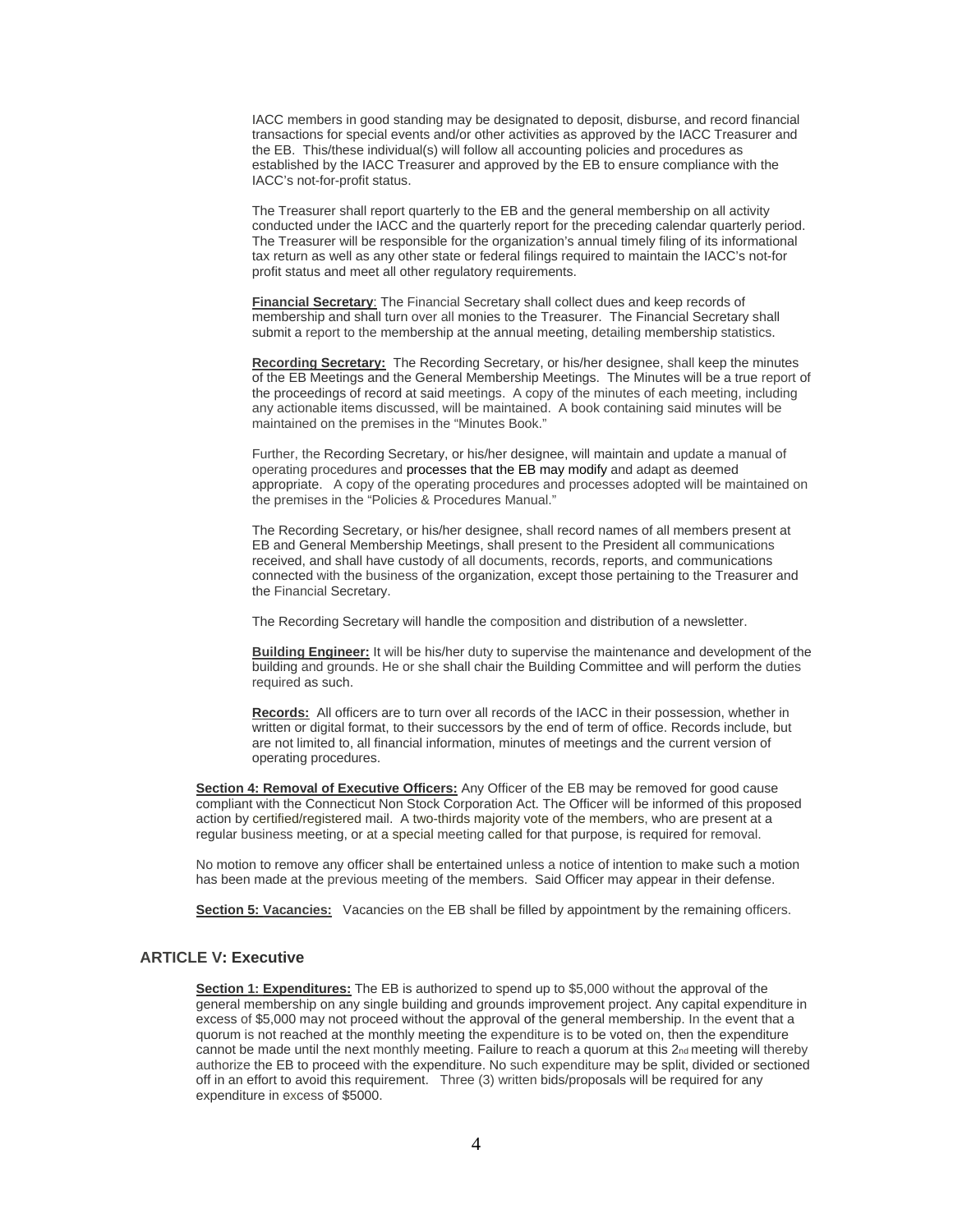In the event of serious emergencies involving possible club closing, the protection of club property or operational issues of an urgent nature, the EB is authorized to proceed with expenditures on an asneeded basis even if the costs exceed \$5,000. However, full details of the emergency or issue and the steps taken toward resolution must be reported to the general membership as soon as is practical.

**Section 2: EB Meetings:** The EB shall meet no less than nine (9) times each year. A quorum of at least five (5) members of the EB shall be required in order to transact business. A summary of the meeting minutes and actionable items will be maintained on the premises in the "Executive Board Minutes Book."

**Section 3: Special Meetings:** Special meetings of the EB may be called by the President, the EB, or not less than one-tenth of the members. A copy of the minutes of each meeting, including any actionable items discussed, will be maintained. A book containing said minutes will be maintained on the premises in the "Executive Board Minutes Book."

## **ARTICLE VI: Meetings**

The date and time of meetings will be published. In the event that a regularly scheduled membership meetings is postponed, the EB will publish the new date and time.

**Section 1: Annual Meeting:** An annual meeting of members for the sole purpose of election of officers, shall be held on the first Sunday of the month of December at such time determined by the EB. If the election shall not be held on the day designated for the annual meeting, or at any adjournment thereof, the EB shall cause the election to be held as soon as is practical on such date and time determined by the EB and posted to the website.

If the Annual Meeting is postponed due to conditions causing the club to close or be closed, the meeting will be rescheduled by the EB to the following Sunday and be so posted to the club's website. The chairperson of the annual meeting will be the chairperson of the Nominating and Election Committee unless otherwise appointed by the IACC President.

**Section 2: Membership Meetings:** A regular meeting of members in good standing for the purpose of discussing business related to the IACC and the NHGF&HC shall be held on a day to be designated by the EB. A quorum of at least fifteen (15) voting members is required to transact business.

All actionable items will be referred to the EB for financial review. These items shall be reported upon at the next meeting with the decision to act, or not to act, explained and the reasons supporting said decision expressed by the EB. In the event that an emergency decision must be made, the meeting shall go into executive session where the financial validity of the action will be considered with a report to the membership immediately following.

**Section 3: Conflict of Interest Policy:** Meetings addressing transactions or arrangements pertaining to the Corporation shall be held in accordance with the Conflict of Interest Policy of the IACC.

## **ARTICLE VII: Finance**

**Section 1: Books & Records:** All books and records of the IACC may be inspected by members or their agents or attorneys for any proper purpose at any reasonable time, by mutual agreement between the EB and the members or their agents.

**Section 2: Gifts:** The EB may accept on behalf of the Corporation any contribution, gift, bequest, or device for the general purposes or for any special purpose of the IACC. No officer of the EB shall accept any gift on behalf of the Club where it could be inferred that the gift was intended to influence the board member in the performance of his/her duties.

**Section 3: Assets:** Any and all assets of the IACC are irrevocably dedicated solely to the purposes set forth in Article II and no part of the assets or net earnings of the IACC shall inure to the benefit of, or be distributable to its members, trustees, officers or other private persons.

**Section 4. Conflict of Interest:** Any officer who has a financial or kindred relationship with a matter being considered by the EB shall exclude himself/herself from discussion and disqualify himself/herself from the voting.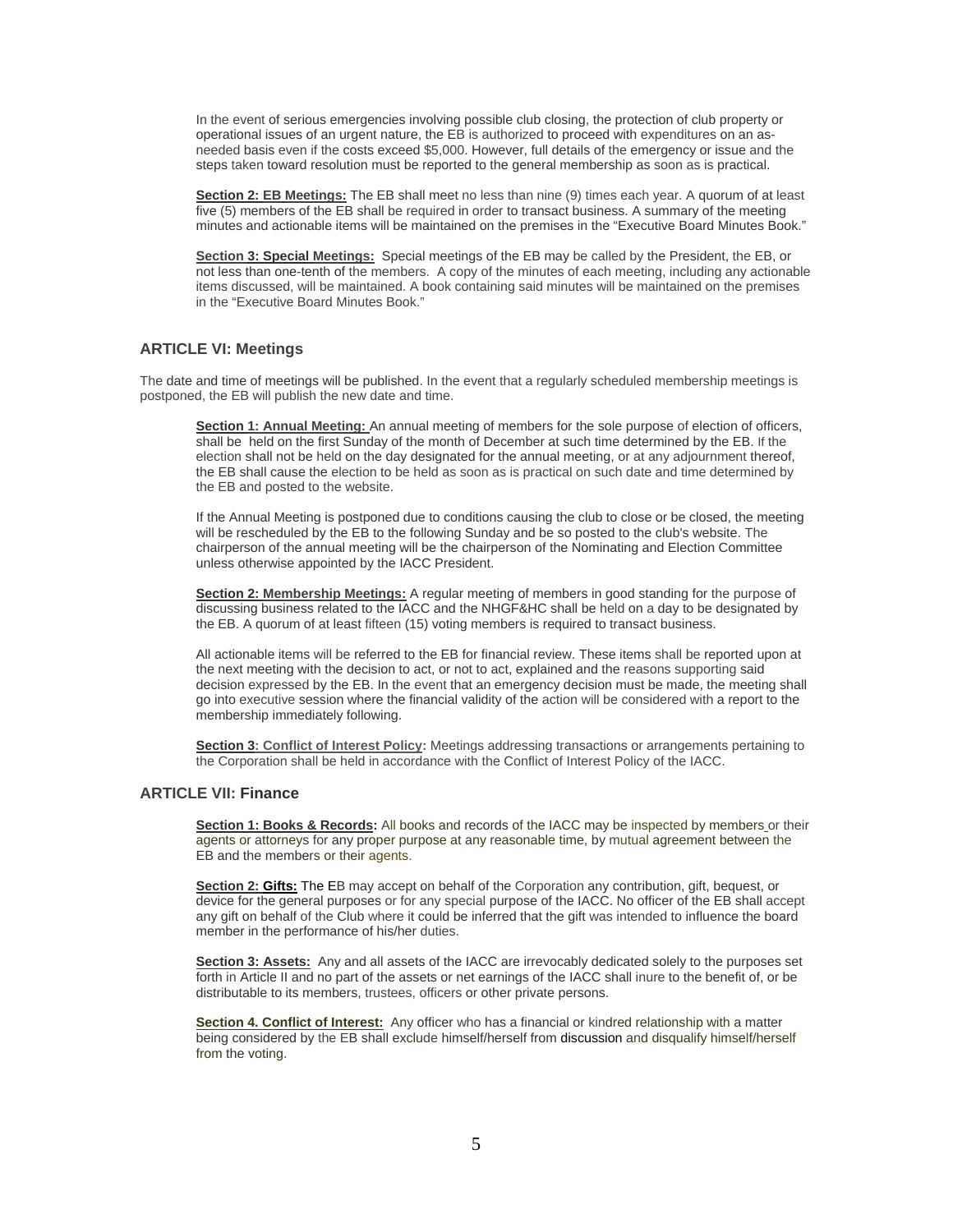# **ARTICLE VIII: Committees**

The EB shall establish committees as needed to facilitate the operations of the organization.

**A. Membership Committee:** The Financial Secretary shall chair the Membership. Its purpose will be to plan and implement initiatives, activities, and other measures to enhance the club's profile and attract new members.

**B. Audit Committee:** The EB shall appoint an Audit Committee consisting of three members to review financial records and documents for the six months ending June  $30<sup>th</sup>$  and the twelve months ending December 31<sup>st</sup> of each calendar year. The committee is to ensure that the organization follows all appropriate policies and procedures.

**C. Investment Committee:** The EB shall annually appoint an Investment Committee Chairperson and two other members with financial and/or investment related experience. Subject to the EB's review, the committee shall be responsible for drafting and updating investment policies, as well as Interviewing, recommending and overseeing the performance of an outside investment manager. Further responsibilities include setting performance goals for the portfolio and closely monitoring its performance including prohibited transactions. The Investment Committee is charged with following any new regulations that affect the invested assets and reporting investment developments to the EB.

# **ARTICLE IX: Caretaker**

The Caretaker shall be appointed by the EB and will be under its direct supervision. The Caretaker shall sign an annual contract with an option for renewal upon mutual agreement of both parties. The contract shall outline the general duties of the Caretaker and the benefits that accrue to the position. The primary duty of the Caretaker shall be to provide satisfactory maintenance of the property. The caretaker and his/her immediate family will reside in the apartment maintained for this purpose. No other occupants are allowed without the expressed written consent of the EB.

# **ARTICLE X: Political Activity**

The organization will be prohibited from engaging in, directly or indirectly, any political endorsements or activity. This will include renting of the organization's premise for political activities or associated fundraising events.

### **ARTICLE XI: Amendments**

Any proposed change to these bylaws must be made in writing, signed and presented to the EB. After approval by a majority vote of the EB, the proposed change must be published or posted to the membership. The proposed changes will then be voted on at a meeting of the members. The change shall become effective upon a majority vote of the members present at that meeting.

### **ARTICLE XII: Parliamentary Authority**

The rules contained in the current edition of Robert's Rules of Order shall govern the Society in all cases where they are not inconsistent with these bylaws and any special rules of order the club may adopt.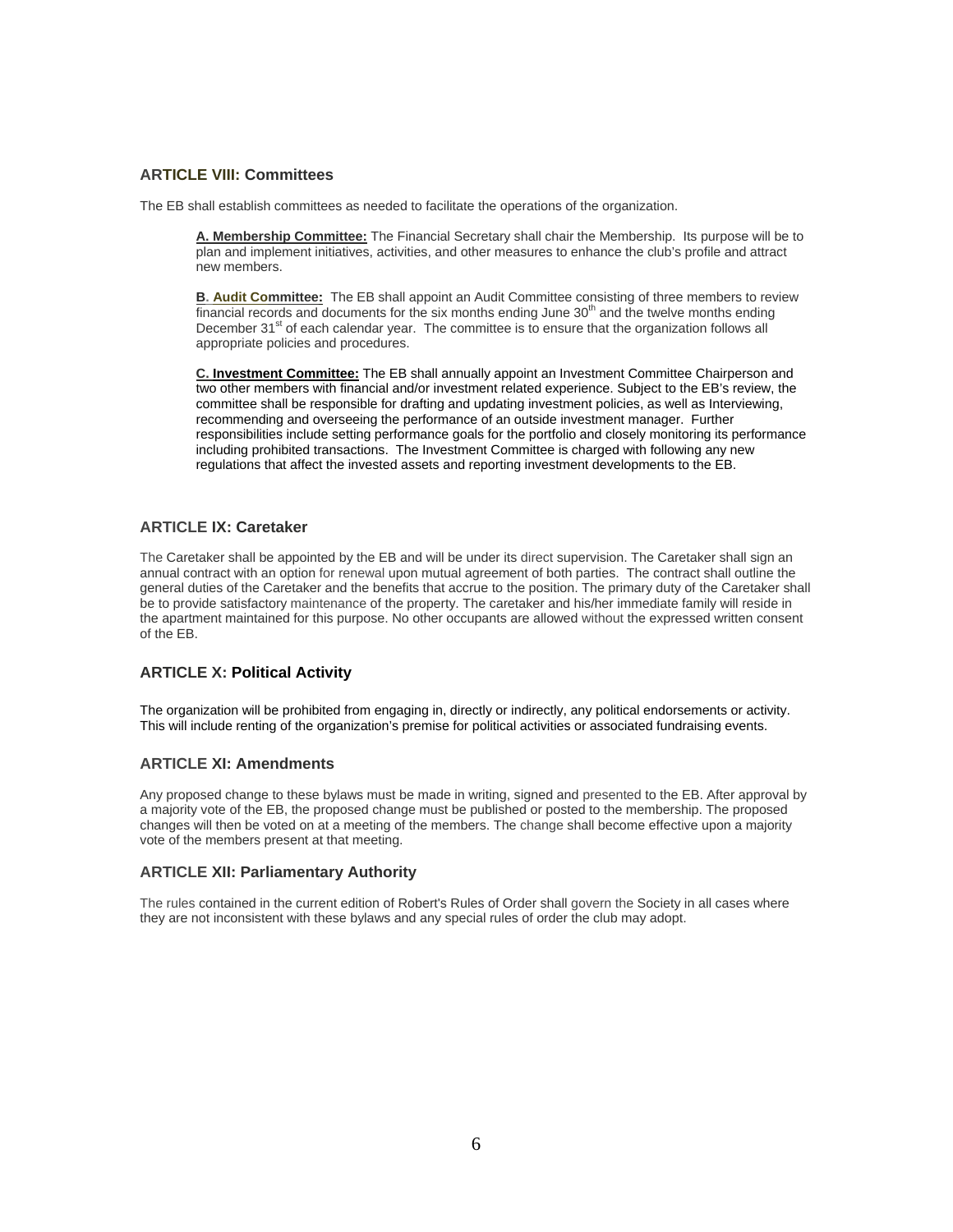## **ARTICLE XIII: Indemnification**

A. No person who is or was an Officer or EB member of the IACC shall be personally liable to the IACC or the members of the IACC for monetary damages for breach of duty as an Officer and/or EB member in an amount that exceeds the compensation, if any, received by the Officer or EB member for serving the IACC during the year of said violation provided such breach did not: (i) involve a knowing and culpable violation of law by the Officer and/or EB member; (ii) enable the Officer, EB member or an associate, as defined in Section 33-840 of the Connecticut General Statutes, to receive an improper personal economic gain; (iii) show a lack of good faith and a conscious disregard for the duty as an Officer and/or EB member to the IACC under circumstances in which the Officer and/or EB member was aware that his or her conduct or omission created an unjustifiable risk of serious injury to the IACC; (iv) constitute a sustained and unexcused pattern of inattention that amounted to an abdication of the Officer's and/or EB member's duty to the IACC; or (v) involve any other breach for which the above limitation of liability is not permitted by Section 33-1026(b)(4) of the General Statutes of Connecticut.

B. Any .lawful. repeal or modification of this Article or the adoption of any provision inconsistent herewith by the EB or the members of the IACC shall not, with respect to a person who is or was an Officer or EB member, adversely affect any limitation of liability, right or protection of such person existing at or prior to the effective date of such repeal, modification or adoption of a provision inconsistent herewith.

C. The limitation of liability of any person who is or was an Officer and/or EB member provided for in this Article shall not be construed to deny an Officer and/or EB member of the IACC the benefit of Section 52-557m of the General Statutes of Connecticut or of any other limitation or elimination of liability contained in, or which may be provided to any person under Connecticut law, as in effect on the effective date of the approval of these by-laws and as thereafter amended.

D. The IACC shall, to the fullest extent permitted by law, indemnify its Officers and/or EB members from and against any and all of the liabilities, expenses and other matters referred to in or covered by the Connecticut Revised Nonstock Act. In furtherance and not in limitation thereof, the IACC shall indemnify its Officers and/or EB members against liability, as defined in subsection (4) of Section 33-1116 of the Connecticut General Statutes, to any person for any action taken, or any failure to take any action, as a Officer and/or EB member, except liability that: (i) involves a knowing and culpable violation of law by the Officer and/or EB member; (ii) enables the Officer, EB member or an associate, as defined in Section 33-840 of the Connecticut General Statutes, to receive an improper personal economic gain; (iii) shows a lack of good faith and a conscious disregard for the duty of the Officers and/or EB members to the IACC under circumstances in which the Officer and/or EB members was aware that his or her conduct or omission created an unjustifiable risk of serious injury to the IACC; (iv) constitutes a sustained and unexcused pattern of inattention that amounted to an abdication *of* the Officer's and/or EB members duty to the IACC; or (v) involves any other breach for which indemnification is not permitted by Section 33-1026(b)(5) of the General Statutes of Connecticut; provided that nothing in this sentence shall affect the indemnification of or advance of expenses to an Officer and/or EB members for any liability stemming from acts or omissions occurring prior to the effective date of this Article. The IACC's duty to so indemnify shall extend to an indemnitee in connection with a proceeding initiated by such indemnitee only if such proceeding was authorized by the EB.

E. The IACC shall indemnify each officer and/or EB members of the IACC, but is made a party to a proceeding in his or her capacity solely as an EB member, to the same extent as the IACC is permitted to provide the same to an Officer, and may indemnify such persons to the extent permitted by Section 33-1122 of the Connecticut General Statutes.

F. The indemnification provided for herein shall not be deemed exclusive of any other rights to which those indemnified may be entitled under any Bylaw of the IACC, agreement, vote of members or disinterested members or otherwise, both as to action in such persons official capacity and as to action in another capacity while holding such office, and shall continue as to a person who has ceased to be an, Officer and/or EB members and shall inure to the benefit of their heirs, executors and administrators of such a person.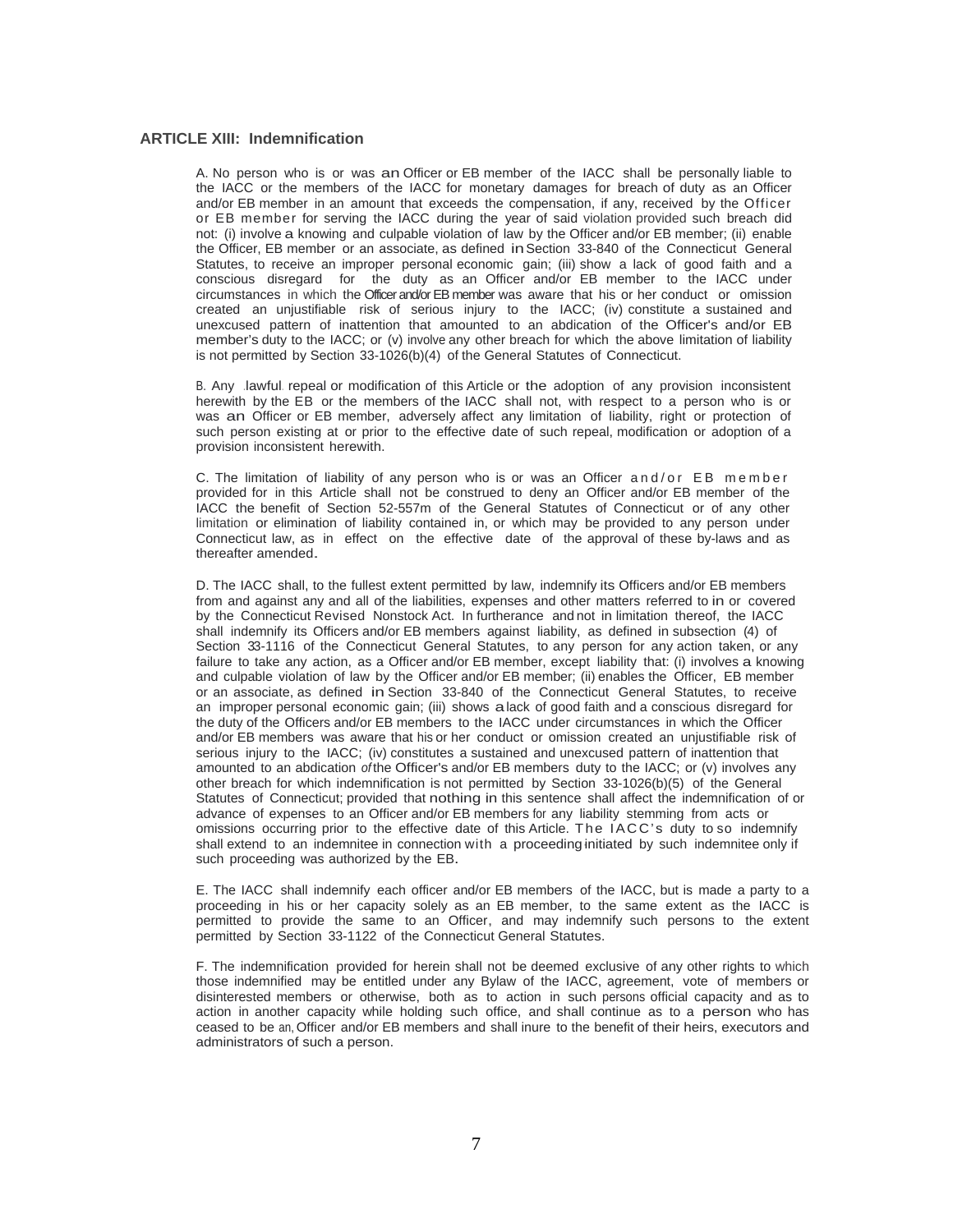G. Reasonable expenses incurred by a Board member or officer of the IACC in defending a civil or criminal action, suit or proceeding shall be paid for or reimbursed by the IACC to the fullest extent permitted by law in advance of the final disposition of such action, suit or proceeding upon receipt of an undertaking by or on behalf of such Board Member or officer to repay such amount if it shall be ultimately determined that such Board Member or officer is not entitled to be indemnified by the IACC.

H. The IACC may indemnify and pay for or reimburse the expenses of employees and a g e n t s n o t o the rwise entitled to indemnification pursuant to this Article on such terms and conditions as may be established by the EB.

I. No amendment to, or repeal of, this Article shall apply to, or have any effect on, the indemnification of any EB member, officer, employee or agent of the IACC for, or with respect to, any acts or omissions of such E B member, officer, employee or agent occurring prior to such amendment or repeal, nor shall any such amendment or repeal apply to or have any effect on the obligations of the IACC to pay for or reimburse in advance expenses incurred by an EB member, officer, em ployee or agent of the IACC in defending any action, suit or proceeding arising out of or with respect to any acts or omissions occurring prior to such amendment or repeal.

J. Notwithstanding any provision hereof to the contrary, the IACC shall not indemnify any Board Member, officer, employee or agent against any penalty excise taxes assessed against such person under Section 4958 of the Internal Revenue Code.

K. The IACC may also procure insurance providing greater Indemnification as provided by law.

### **ARTICLE XIV: Insurance Coverage**

The EB is to maintain sufficient insurance policies including comprehensive coverage for the building, and premises, officers, crime, directors and officers, fraud and other coverage that is deemed necessary by the EB.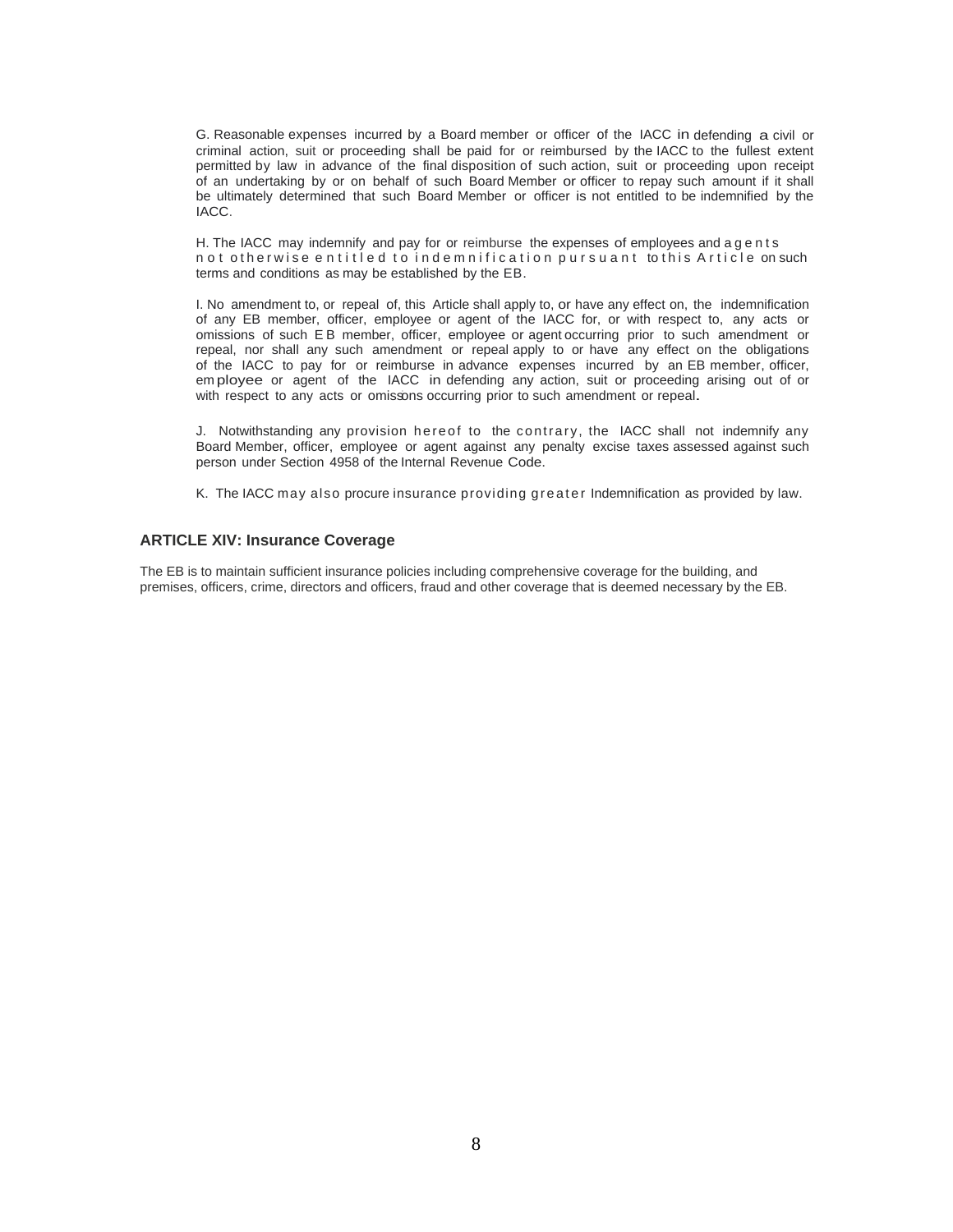## *NEW HAVEN GAELIC FOOTBALL AND HURLING CLUB*

**Constitution and Bylaws** 



| Article I:          | <b>Name</b>     | <b>Article VIII:</b> | <b>Committees</b>               |
|---------------------|-----------------|----------------------|---------------------------------|
| <b>Article II:</b>  | Objective       | <b>Article IX:</b>   | <b>St. Patrick's Day Parade</b> |
| <b>Article III:</b> | <b>Members</b>  | <b>Article X:</b>    | <b>House Rules</b>              |
| <b>Article IV:</b>  | <b>Officers</b> | <b>Article XI:</b>   | <b>Amendments</b>               |
| <b>Article V:</b>   | <b>Meetings</b> | <b>Article XII:</b>  | Indemnification                 |
| <b>Article VI:</b>  | <b>Finance</b>  |                      |                                 |
| <b>Article VII:</b> | <b>Permits</b>  |                      |                                 |

#### **ARTICLE 1: Name**

**Section 1: Name:** The name of the Corporation is the New Haven Gaelic Football and Hurling Club, Inc. The principal office of the Corporation shall be located at Venice Place, in the Town of East Haven, in the State of Connecticut.

**Section 2: Lease of Bar & Lounge:** The Corporation leases its bar operation and its lounge facility from the lACC.

# **ARTICLE II: OBJECTIVE**

The objective of the organization is to foster and promote Irish activities, athletics and social events.

### **ARTICLE III: MEMBERS**

*See Article III of the lACC.* 

## **ARTICLE IV: OFFICERS**

**Section 1: Nomination and Election of Officers:** *See Article IV Sections 1 &* 2 *of the lACC.* 

#### **Section 2: Duties of Officers**

**President:** The President shall oversee all NHGF&HC social and athletic functions as well as all bar operations. Social and athletic functions shall be scheduled with the Social Committee Vice President:

**Vice President:** The Vice President, in the absence of the President, shall perform all duties of the President. The Vice President shall be responsible for the administration of all athletic activities within the organization. The Vice President shall forward to the Treasurer complete financial records of all athletic and social events.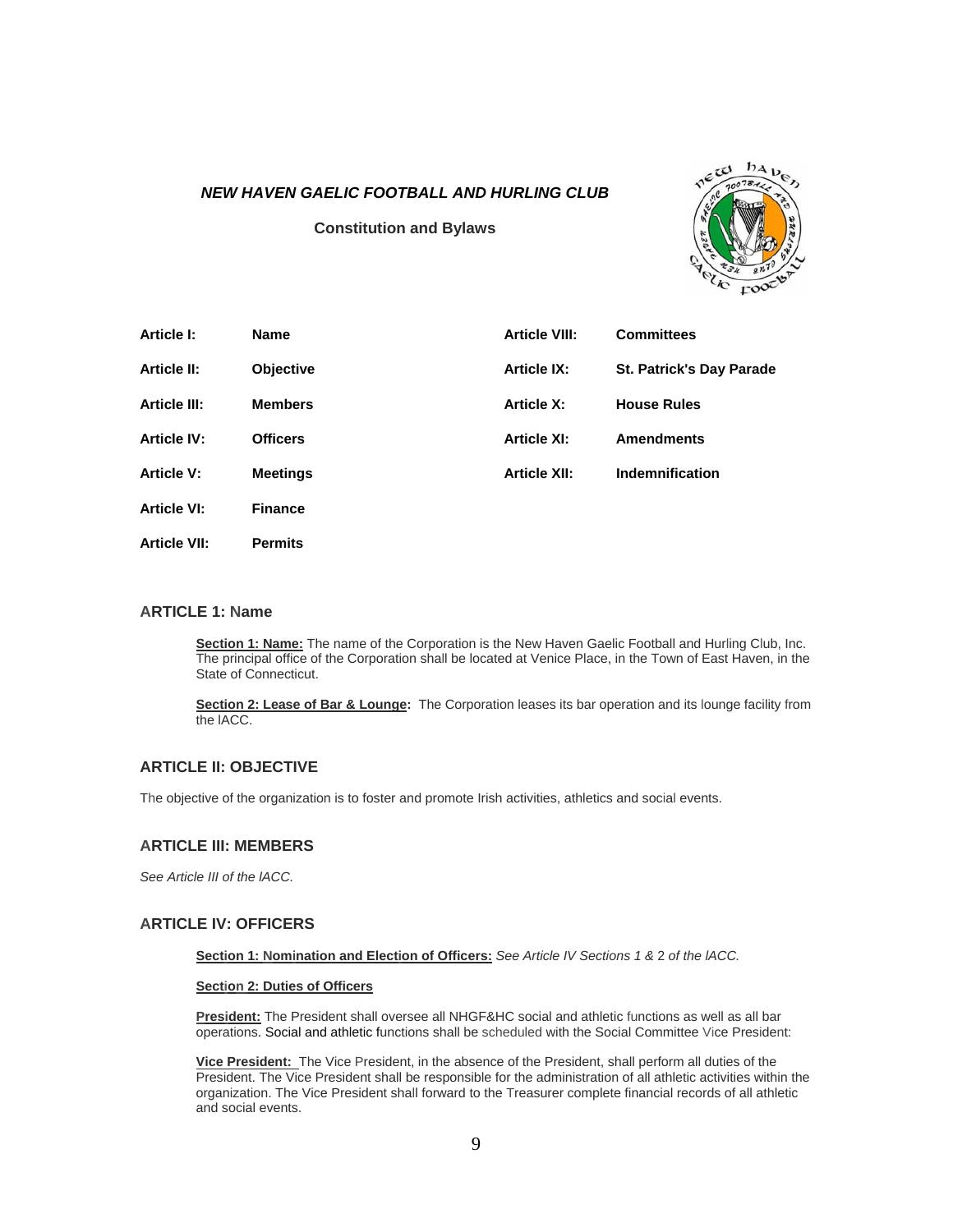**Secretary-Treasurer:** The Secretary-Treasurer shall maintain the financial records of the organization and shall receive financial reports from all functions of NHGF&HC. The treasurer shall receive all monies and shall take responsibility for all banking matters of the NHGF&HC as approved by the officers of the corporation. The Secretary-Treasurer shall report quarterly to the EB and to the general membership the quarterly report covering the preceding quarterly calendar period.

**Records:** Officers are to turn over all records of the NHGF&HC in their possession, whether in written or digital format, to their successors by the end of term of office. Records include, but are not limited to, all financial information, minutes of meetings and the current version of operating procedures

## **ARTICLE V: Meetings**

*See Article VI of the lACC* 

*.* 

## **ARTICLE VI: Finance**

*See Article VII of the lACC* 

# **ARTICLE VII: Permits**

**Section 1: Permittee:** The Permittee shall be appointed by the Officers of the NHGF&HC. The Permittee shall sign an annual contract with an option for renewal, depending upon the mutual agreement of both parties.

**Section 2: Liquor Law Compliance:** The Permittee shall be subject to the liquor laws of the State of Connecticut and will enforce said laws on the bar premises.

**Section 3: Closing Hours:** The Permittee and/or the designated bartenders are responsible that closing hours comply with State mandates.

## **ARTICLE VIII: Committees**

The EB shall establish committees as needed to facilitate the operations of the organization.

**Section 1: Bar Committee:** The Bar Committee shall consist of the President, Vice President and Treasurer of the NHGF&HC, the Permittee of the bar and three (3) voting members appointed by the officers of the NHGF&HC. Their duties shall include assistance, guidance and general supervision of the operations of the bar of the NHGF&HC, with special attention given to matters determined by the EB. There will be a quarterly inventory of the bar performed by at least two (2) designated members of the Bar Committee.

**Section 2: Audit Committee:** The EB shall appoint an Audit Committee consisting of three (3) members to review financial records and documents for the six months ending June 30<sup>th</sup> and the twelve months ending December 31<sup>st</sup> of each calendar year. The committee is to ensure that the organization follows all appropriate policies and procedures.

# **ARTICLE IX: Annual New Haven St. Patrick's Day Parade**

The President and/or Vice President or their designee(s) will attend the general committee meetings pertaining to the Annual New Haven St. Patrick's Day Parade.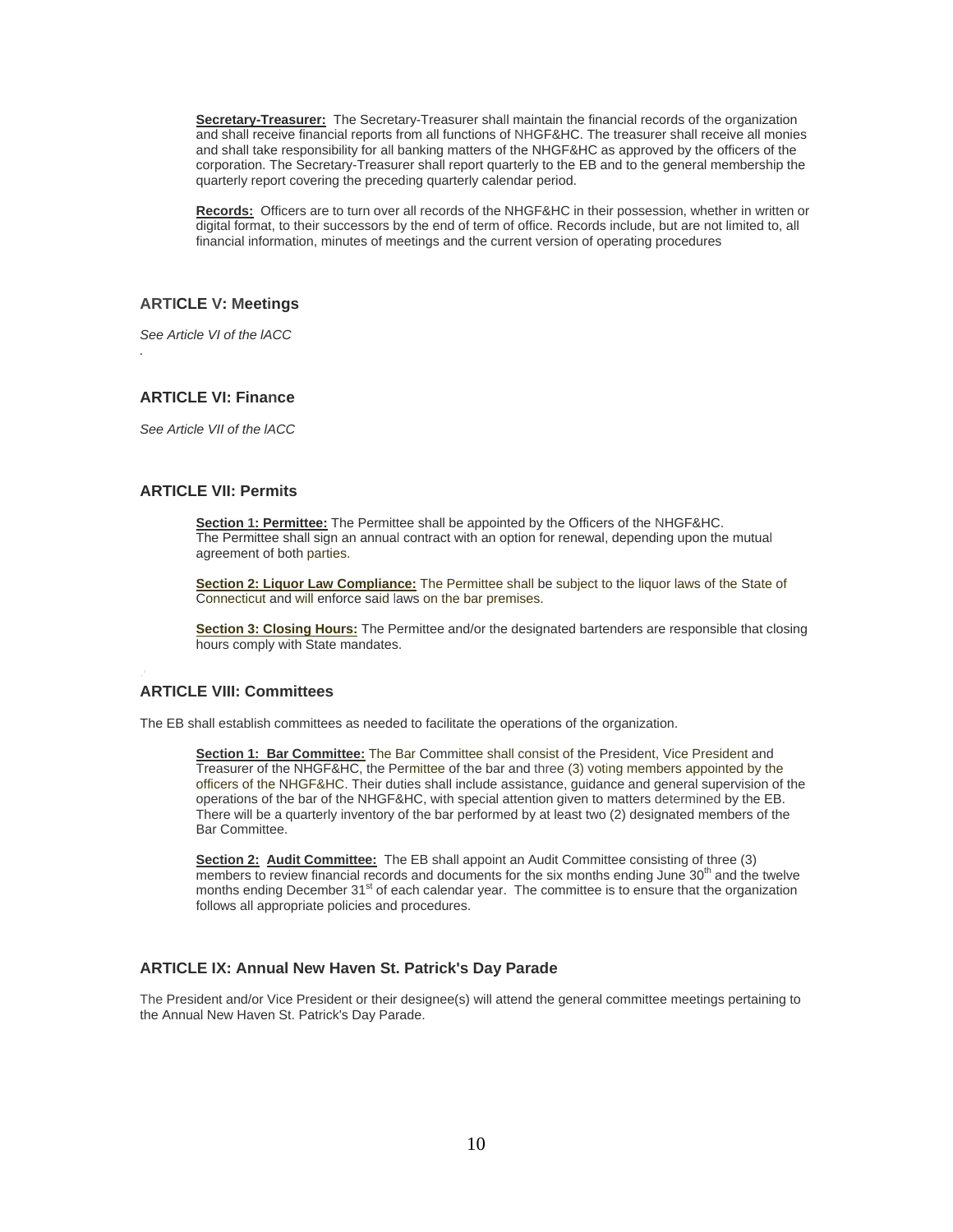# **ARTICLE X: House Rules**

**Section 1: Visitors:** Any visitor to the premises who is not a member in good standing as outlined in lACC Article III, Section 4 must sign the guest book and must have a member in good standing cosign as his/her sponsor.

**Section 2: Disciplinary Matters:** All disciplinary matters will be handled by the EB.

## **ARTICLE XI: Amendments**

Any proposed change to these bylaws must be made in writing, signed and presented to the EB. After approval by a majority vote of the EB, the proposed change must be published or posted to the membership. The proposed changes will then be voted on at a meeting of the members. The change shall become effective upon a majority vote of the members present at that meeting.

## **Article XII Indemnification**

Section 1: Insurance Coverage. The EB is to maintain sufficient insurance policies including comprehensive coverage for the building, and premises, officers, crime, directors and officers, fraud, liquor liability and other coverage that is deemed necessary by the EB.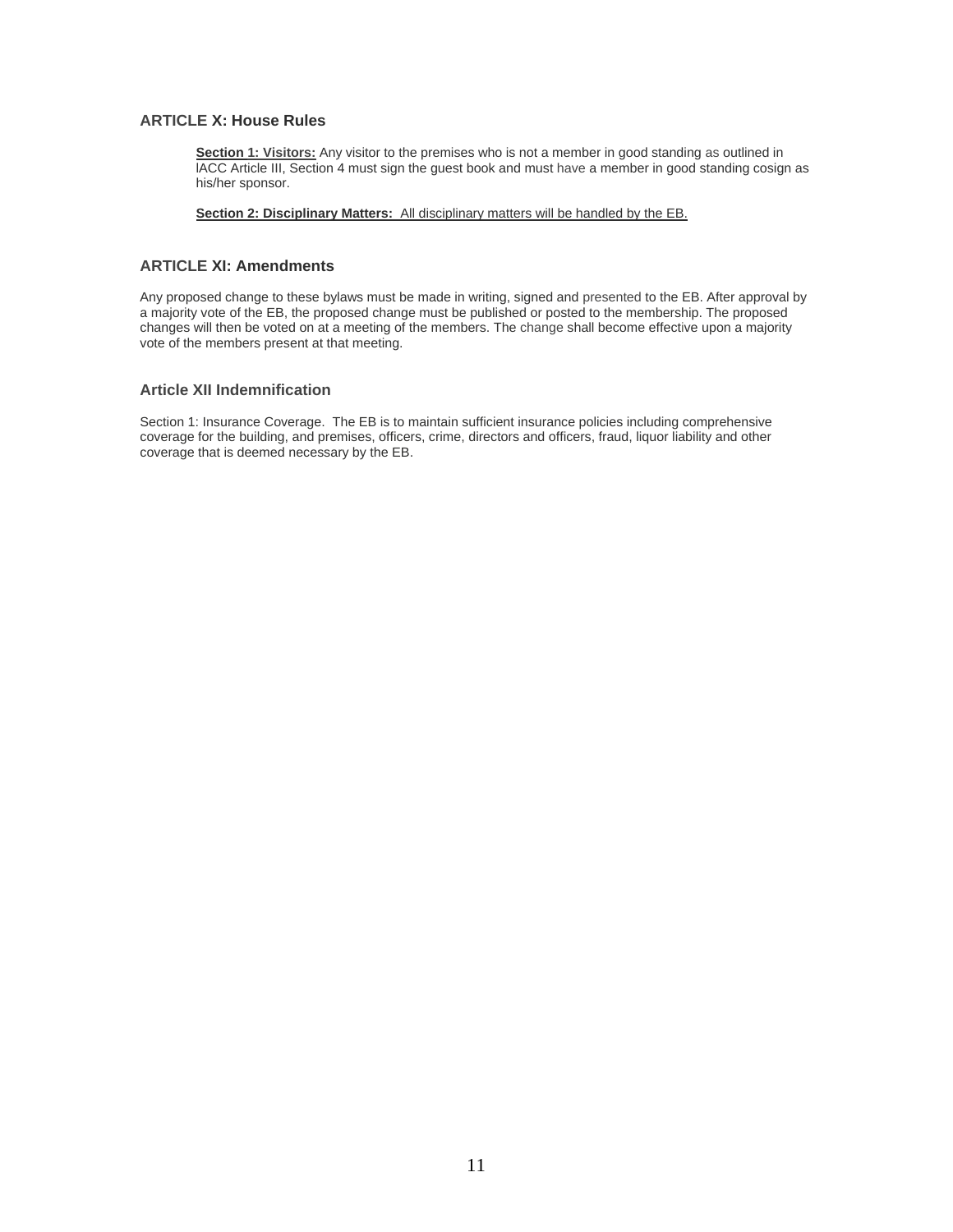# ADDENDUM A SPECIAL MEMBERSHIP

With its membership and treasury growing, club members began a search for more permanent quarters (in 1960 dues were raised from \$1 to \$3 a year!). When the Castel Pagano Society offered to lease its St. Rose's Hall at 61 Alling Street in Hamden for \$500 a month, the officers of the Gaelic Club appealed to the membership for pledges for \$50.

Twenty members came forward:

| Thomas O'Malley      | Patrick Hanlon         |
|----------------------|------------------------|
| Pat Bohan            | <b>Philip Stratton</b> |
| James McGloin        | <b>Edward Brassil</b>  |
| Jim McCormack        | Robert O'Brien         |
| Peter Burke          | Sean Scollan           |
| James Cox            | <b>Frank McGreevy</b>  |
| William Mulhall      | Dave Leach             |
| John O'Donovan       | Bernie McKeon          |
| <b>Thomas McKeon</b> | Ned Foley              |
| Michael Bohan        | Kevin Glancy           |
|                      |                        |

In return for this generous commitment by these 20 individuals, their annual membership fees were fixed at \$1 per year for life.